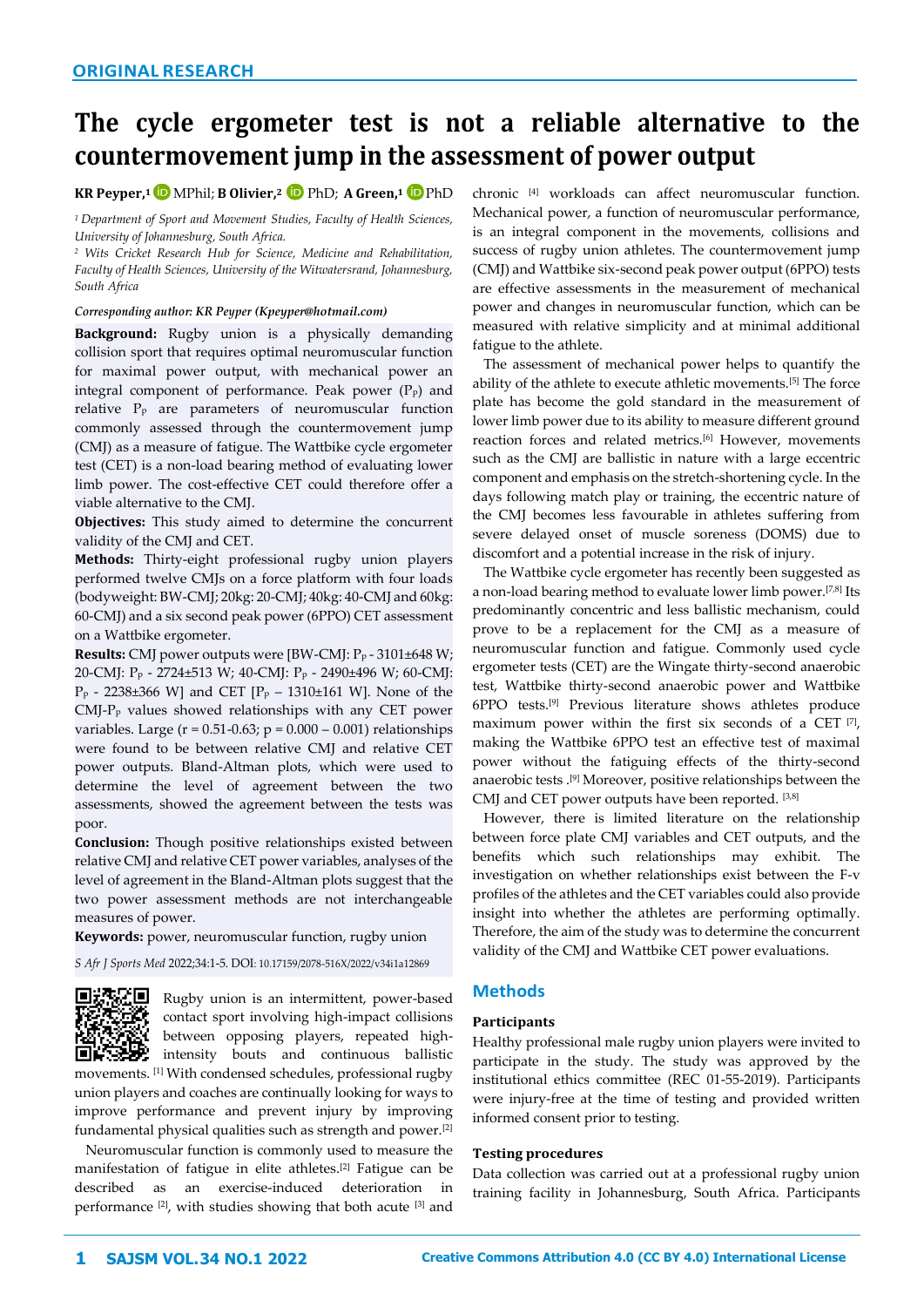attended two different testing sessions in a randomised order on separate days during the off-season. Test days were performed no more than three days apart, with the order of test days randomised. In both testing procedures, participants performed a standardised 10-minute investigator led warmup consisting of submaximal cycling, dynamic stretching and a series of submaximal countermovement jumps.

#### **Countermovement jump (CMJ)**

Participants performed a modified CMJ protocol consisting of three CMJs at each random added load of 0, 20, 40 and 60 kg respectively, with a rest time of three minutes between jumps. Varying loads were utilised to determine where the strongest relationship may lie between the CMJ and CET. A total of 12 CMJs were performed. An additional load was added to a barbell across the shoulders, while for the 0 kg jumps a plastic pipe (<1kg) was utilised. Participants were instructed to use a self-selected depth in the eccentric phase of the CMJ after which the concentric phase was performed as quickly as possible, keeping the legs fully extended in the air. Any jumps which were inaccurately performed were reattempted after no more than five minutes of rest. All successful CMJs were recorded at 1000 Hz using a force plate (Bertec Type 4060-05, Bertec Corporation, Columbus, OH, USA). The highest attempt at peak force production of the three for each load was utilised for the final analysis.

#### **Cycle ergometer test (CET)**

The six-second CET test procedure involved two six-second maximal sprints on a Wattbike Pro (Wattbike Ltd, Nottingham, UK) with saddle and handlebars as well as air and magnetic resistance individually set in accordance with manufacturers' guidelines.[8] The second test followed a rest of no more than five minutes and no verbal encouragement was given for either attempt. The best score of the two sprints was used for the final analysis.

#### **Data analyses**

All jump analyses were based on the participants' best CMJ performance at each load. From these jumps, the following variables were obtained: peak force (Fp), jump height (JH) and peak velocity  $(V_P)$ . F<sub>p</sub> was the highest force produced in the concentric phase of the CMJ. Power was calculated at each time point on the graph and peak power  $(P<sub>p</sub>)$  was the maximum value during the concentric phase. CMJ mean power was calculated as the average instantaneous power over the concentric push-off phase of the jump. Peak power, mean power ( $P_m$ ), relative  $P_p$  and relative  $P_m$  outputs from the CET were captured from the ergometers' onboard computer. Finally, theoretical maximal force (F<sub>0</sub>), theoretical maximal velocities ( $V_0$ ), theoretical peak power output ( $P_0$ ) and gradient (Sfv) were calculated for each participant's F-v profile utilising the mean power data calculated from the force plate data.

#### **Formulae**

V<sub>p</sub> - (calculated utilising the trapezoid rule:  $\int_{t_i}^{t_f} \frac{GRFz - mg}{m}$ <sup>tf</sup>  $\frac{GRFz - mg}{m} dt$ <sup>[14]</sup>, where *GRF* = ground reaction force (N),  $m = \text{mass (kg)}$ ,  $g =$ gravitational acceleration (m.s-2 ), *ti* = initiation time and *tf* = final time). [11]

$$
P_P = (F_P \times V_P).
$$
  
P<sub>o</sub> = (calculated as  $\frac{F0.v0}{4}$ ).  
[12]

Bland Altman plots were used to describe the limits of agreement between relative  $P_p$  and relative  $P_m$  as measured in CMJ and on the Wattbike. The bias in the plots was determined as the average difference between the two assessments, while the upper and lower limits of agreement were set at 95%. The plots were utilised to evaluate bias between the two measurements and highlight that agreement is more a question of estimation, and not a form of hypothesis testing.[11] Microsoft Excel was used to compile the Bland Altman plots.

#### **Statistical analysis**

Data distribution was determined utilising a Shapiro-Wilk test. All data are presented as mean ± standard deviation. Pearson's and Spearman's correlations were used to determine the relationships between force plate metrics and power outputs on the Wattbike. All data were analysed using Statistical Package for Social Science software (SPSS, IBM Version 25.0. Armonk, NY: IBM Corp). Qualitative descriptors were represented as trivial (<0.1), small (0.1-0.3), moderate (0.3-0.5), large (0.5-0.7), very large (0.7-0.9).

#### **Results**

A sample of thirty-eight healthy professional male rugby union players from the greater Johannesburg area (age: 20.2±1.6 years, stature: 183±7 cm, mass: 95.5±13.1 kg) participated in this study. The average CMJ-F<sub>p</sub> values increased as the load was increased due to the added load and the acceleration of gravity. However, due to the added load and increased mass of the system CMJ-Vp, CMJ-Pp, and

**Table 1. Force, velocity, power, rate of force development and jump heights for weighted countermovement jumps**

|                                     | <b>Bodyweight</b> | 20kg load       | 40kg load       | 60kg load       |
|-------------------------------------|-------------------|-----------------|-----------------|-----------------|
| Peak force (N)                      | $2389 \pm 327$    | $2537 \pm 381$  | $2665 \pm 314$  | $2863 \pm 322$  |
| Peak velocity (m.s <sup>-1</sup> )  | $2.87 \pm 0.37$   | $2.53 \pm 0.20$ | $2.30 \pm 0.22$ | $2.06 \pm 0.15$ |
| Peak power (W)                      | $3101 \pm 648$    | $2724 \pm 513$  | $2490 \pm 496$  | $2238 \pm 366$  |
| Relative peak power (W.kg-1)        | $32.63 \pm 6.80$  |                 |                 |                 |
| Relative mean power (W.kg-1)        | $18.20 \pm 3.87$  |                 |                 |                 |
| Rate of force development $(N.s-1)$ | $5951 \pm 3951$   | $5286 \pm 3620$ | $3971 \pm 2754$ | $3533 \pm 2700$ |
| Jump height (m)                     | $0.35 \pm 0.06$   | $0.29 \pm 0.05$ | $0.23 \pm 0.05$ | $0.21 \pm 0.20$ |

CMJ-JH all decreased as the system became more difficult for the participants to move (Table 1).

The Wattbike CET variables were calculated as CET-Pp: 1310±161 W; CET-Pm: 1160±155 W; relative CET-Pp: 13.74±1.71 W.kg-1 and relative CET-Pm: 12.16±1.62 W.kg-1 .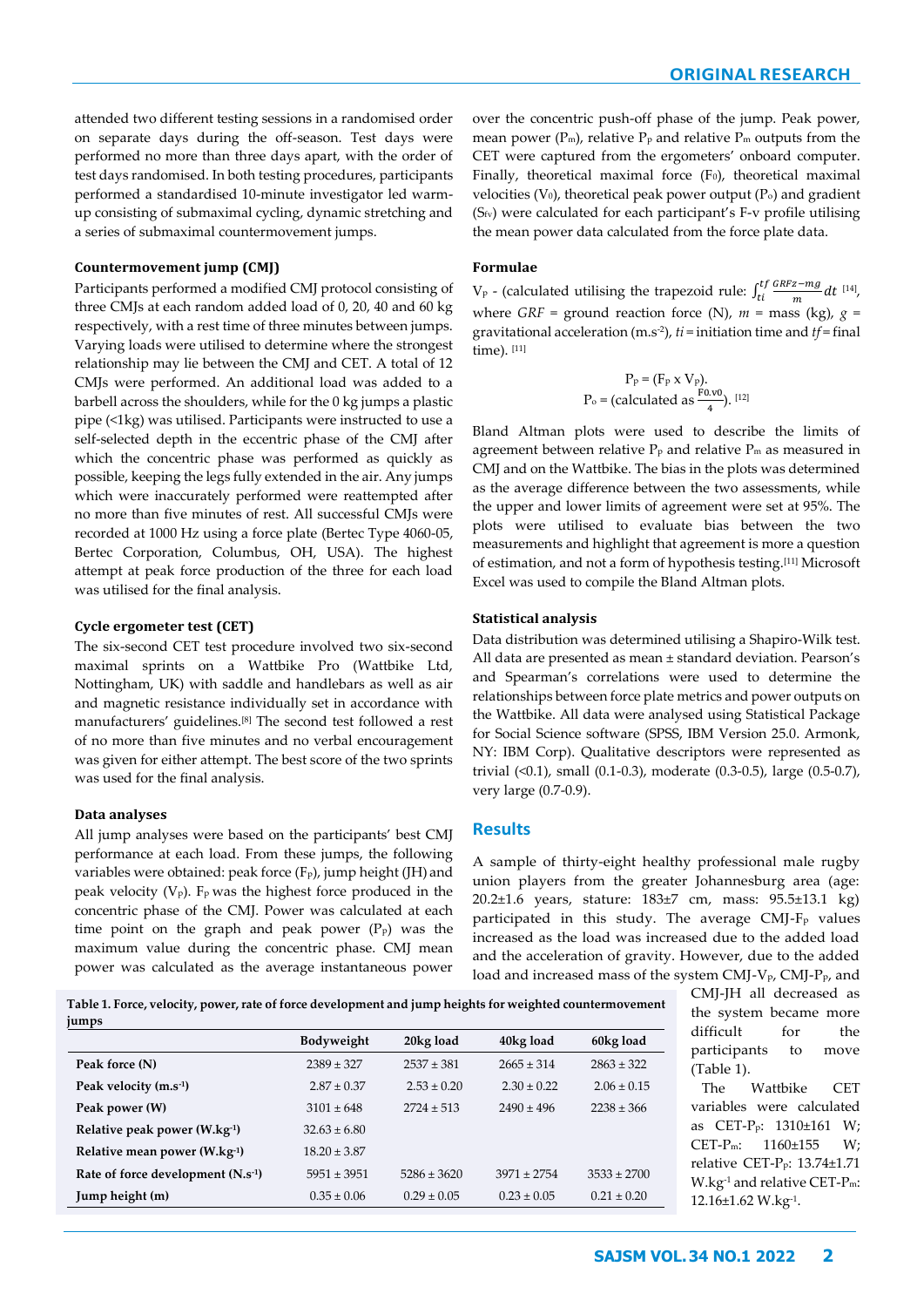Correlations were calculated between the outputs determined in the CMJ and CET tests (Table 2). Large positive relationships ( $r = 0.52-0.66$ ) were found between  $F_p$  in all the CMJs and CET- $P<sub>p</sub>$  and CET- $P<sub>m</sub>$ . Positive, moderate to large relationships ( $r = 0.34$ -0.68) were found between CMJ-V<sub>p</sub> values and relative CET- $P_p$  and CET- $P_m$  values. The CMJ- $P_p$ 

**Table 2. Correlations between countermovement jumps (CMJ) and cycle ergometer test (CET) data**

| CMJ parameters               | <b>CET</b> |           |                         |             |  |  |
|------------------------------|------------|-----------|-------------------------|-------------|--|--|
|                              | $P_p$      | $P_m$     | Relative P <sub>p</sub> | Relative Pm |  |  |
| $F_P$ BW                     | $0.515**$  | $0.554**$ | $-0.029$                | 0.055       |  |  |
| p-value                      | 0.001      | < 0.001   |                         |             |  |  |
| F <sub>p</sub> 20kg          | $0.522**$  | $0.604**$ | $-0.011$                | 0.075       |  |  |
| p-value                      | < 0.001    | < 0.001   |                         |             |  |  |
| $F_P 40kg$                   | $0.627**$  | $0.655**$ | $-0.025$                | 0.054       |  |  |
| p-value                      | < 0.001    | < 0.001   |                         |             |  |  |
| $F_P 60kg#$                  | $0.562**$  | $0.577**$ | $-0.101$                | $-0.022$    |  |  |
| p-value                      | < 0.001    | < 0.001   |                         |             |  |  |
| $V_P$ BW#                    | 0.184      | 0.067     | $0.680**$               | $0.550**$   |  |  |
| p-value                      |            |           | < 0.001                 | < 0.001     |  |  |
| $V_p$ 20 $kg$                | 0.041      | 0.048     | $0.438**$               | $0.405*$    |  |  |
| p-value                      |            |           | 0.006                   | $0.01\,$    |  |  |
| $V_p$ 40 $kg#$               | 0.122      | 0.098     | $0.339*$                | $0.412*$    |  |  |
| p-value                      |            |           | 0.04                    | 0.01        |  |  |
| $V_p 60kg$ #                 | 0.090      | 0.082     | $0.535**$               | $0.563**$   |  |  |
| p-value                      |            |           | 0.001                   | < 0.001     |  |  |
| $P_P$ BW#                    | 0.168      | 0.135     | 0.251                   | 0.206       |  |  |
| $P_P 20kg$                   | 0.089      | 0.090     | 0.138                   | 0.188       |  |  |
| P <sub>p</sub> 40kg          | 0.070      | 0.045     | 0.172                   | 0.251       |  |  |
| P <sub>p</sub> 60kg          | 0.100      | 0.072     | 0.200                   | 0.264       |  |  |
| Relative P <sub>p</sub> BW # | 0.194      | 0.136     | $0.631**$               | $0.507**$   |  |  |
| p-value                      |            |           | < 0.001                 | 0.001       |  |  |
| Relative Pm BW               | 0.196      | 0.138     | $0.634**$               | $0.510**$   |  |  |
| p-value                      |            |           | < 0.001                 | 0.001       |  |  |
| <b>RFD BW#</b>               | $-0.203$   | $-0.243$  | $-0.096$                | $-0.055$    |  |  |
| <b>RFD 20 kg #</b>           | $-0.185$   | $-0.174$  | 0.120                   | 0.150       |  |  |
| <b>RFD 40kg#</b>             | $-0.236$   | $-0.131$  | 0.142                   | 0.220       |  |  |
| <b>RFD 60kg#</b>             | $-0.044$   | $-0.052$  | 0.120                   | 0.170       |  |  |
| <b>JH BW</b>                 | 0.284      | 0.297     | 0.008                   | 0.014       |  |  |
| <b>JH 20kg</b>               | $0.346*$   | $0.324*$  | $-0.021$                | 0.080       |  |  |
| p-value                      | 0.03       | $0.05\,$  |                         |             |  |  |
| JH 40kg #                    | $0.385*$   | $0.435**$ | $-0.092$                | 0.012       |  |  |
| p-value                      | 0.02       | 0.006     |                         |             |  |  |
| JH 60kg #                    | $0.340*$   | 0.320     | $-0.006$                | 0.057       |  |  |
| p-value                      | $0.04\,$   |           |                         |             |  |  |
| $S_{\rm fv}$                 | 0.045      | $-0.048$  | $-0.114$                | $-0.212$    |  |  |
| $\mathbf{P}_\mathbf{o}$ #    | $-0.053$   | $-0.127$  | $0.431**$               | $0.370*$    |  |  |
| p-value                      |            |           | $0.007\,$               | $0.02\,$    |  |  |

*\* indicates p < 0.05; \*\* indicates p<0.01; # indicates Spearman's ranked correlations. BW, bodyweight; Fp, peak force; Vp, peak velocity; Pp, peak power, Pm, mean power; RFD, rate of force development; JH, jump height; Sfv, gradient; Po, theoretical peak power output.* 

values exhibited no significant relationships with any of the CET variables; all correlation data are presented in table 2. Large ( $r = 0.51 - 0.63$ ) relationships were found between relative bodyweight CMJ-P<sub>p</sub> and relative CET-P<sub>p</sub> and CET-P<sub>m</sub> variables, large (r = 0.51-0.63) relationships were also found between relative CMJ-P<sup>m</sup> and relative CET-P<sup>p</sup> and CET-Pm. Additionally,

> only moderate relationships  $(r = 0.32 - 0.44)$  were found between CMJ-JH in the loaded jumps and CET-P<sup>p</sup> and CET-Pm (Table 2).

> Bland-Altman plots were used to determine the level of agreement between relative peak power (Figure 1) and relative mean power (Figure 2) values in the CMJ and CET. The limits of agreement (LOA) in the relative  $P_p$  plot were 8.8  $W \cdot kg^{-1}$  and 27.7  $W \cdot kg^{-1}$  for the lower and upper limits, respectively, with a bias of 18.3 W.kg-1 . In relative peak power (Figure 1), the Majority of the points have a heteroscedastic appearance, indicating the increase in error was directly proportional to the increase in force. A single outlier and three points are noted outside of the upper LOA. The LOA in the relative P<sup>m</sup> plot were  $0.3$  W.kg $^{\text{\tiny 1}}$ , and  $10.6$  W.kg $^{\text{\tiny 1}}$  for the lower and upper limits, respectively, with a bias of 5.5 W.kg-1 . The Pm plot exhibited a less uniform pattern, with two outliers and two values lying above the upper LOA (Figure 2).

> The CET power variables were compared to  $P_0$ (34.8±4.9 W.kg-1 ) and Sfv (gradient: -11.7±4.3 N.s.m-1 .kg-1 ) calculated from the force-velocity profiles. Only the CET relative peak power  $(r = 0.43)$  and relative mean power ( $r = 0.37$ ) indicated moderate relationships with  $P_0$  (p < 0.05). Neither CET peak  $(r = -0.05)$  or mean  $(r = -0.13)$  power exhibited any significant relationship with  $P_0$  or  $S_{fv}$  (p > 0.05).

# **Discussion**

The purpose of this study was to examine the concurrent validity of the CMJ and CET in professional rugby union players. Numerous positive, moderate to large relationships were found between the CMJ and CET variables. However, no significant relationships were found between CET- Pp, CET-Pm, CMJ-RFD or bodyweight CMJ-JH and the CET power outputs. Bland-Altman plots showed little agreement between the relative CMJ and relative CET power variables.

Rugby union is a game that requires multiple physical performance traits to initiate, evade and dominate various collision moments. Measurement of force, velocity and power variables helps to quantify the ability of athletes to perform such tasks. Owing to varying ranges and methods of jump loads used across studies [11,13], it was difficult to draw comparisons with the present study's jump variables. The average  $F<sub>p</sub>$  results in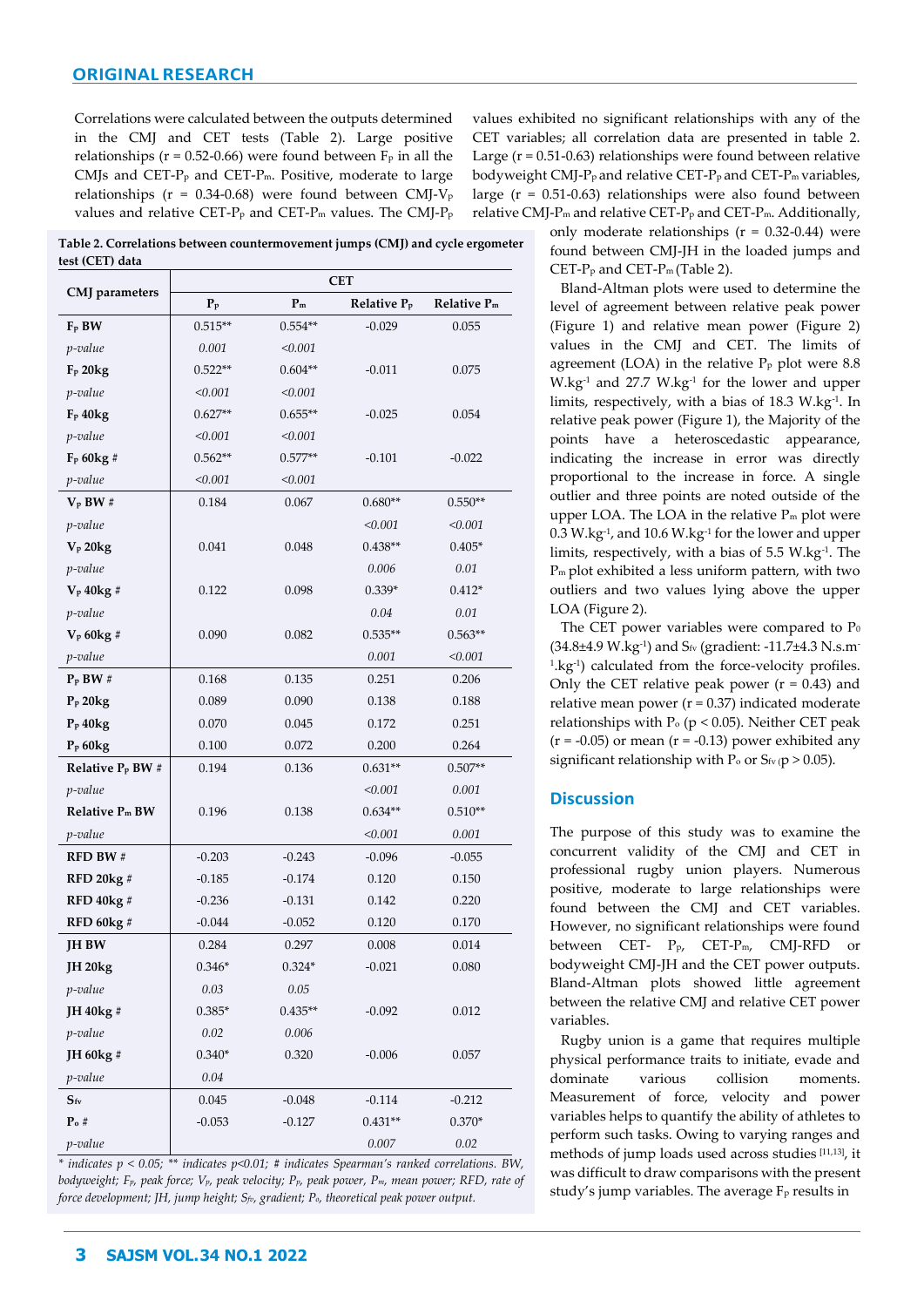

*Fig. 1. Bland-Altman plot indicating the heteroscedastic distribution of data points between the limits of agreement between relative peak power values in the countermovement jump (CMJ) and cycle ergometer test (CET) data in 38 professional rugby union players.*



*Fig. 2. Bland-Altman plot indicating the equal scattered distribution of data points above and below the bias, between relative mean power values in the countermovement jump (CMJ) and cycle ergometer test (CET) data in 38 professional rugby union players.*

the bodyweight CMJs were lower than those found in previous literature on elite rugby union players.[14] The average Vp results were similar to results previously obtained in studies conducted on rugby players.[5,15] However, the average P<sup>p</sup> results were not supported by previous literature on professional rugby union players.[14,16] These findings could be due to the participants in the present study's lower  $F<sub>p</sub>$  production than in the previously mentioned research, which could have been caused by a number of factors. The younger average age in the current sample could indicate that the athletes had not reached full maturity in strength training. Previous research indicated similar findings of lower F<sub>p</sub> output in young rugby union professionals. [17] The training methods and game plan utilised by the athletes and organisations in question may differ from other athletes and

organisations. The average relative P<sup>p</sup> results of the present study also indicated considerably lower results than previous literature [15], however, this was expected due to the lower F<sup>p</sup> production of the athletes in the study. When comparing the peak power and relative power outputs, it is important to note that relative power could provide a more accurate comparison of performance, especially in rugby union where performance variables and anthropometry differ greatly between positions.[1]

Jump height is a standard measurement in most power-based sports, with some sports placing an emphasis on jump height when selecting players. The average bodyweight CMJ-JH in the present study exhibited similar results to those found in a previous study on rugby league players.[16] However, measuring CMJ-JH alone may not provide sufficient data when assessing performance in athletes as previous research found that power and rate of force development (RFD) were more related to sport-specific movements and could provide a more accurate indication of the athletes' ability to produce powerful sportspecific movements.[18] The RFD results, as with the  $P<sub>p</sub>$  results, in the present study were, however, also found to be considerably lower than those in previous research on professional rugby union players.[14] As previously mentioned, the lower force production by the athletes in the present study could have affected jump variables such as RFD.

Force-velocity profiles were established using CMJ data in order to determine whether any relationship existed between CET power variables and the F-v profiles. The absence of any relationship between the theoretical peak power in F-v profiles and

CET power outputs suggested that the participants in the study may not have exhibited optimised F-v profiles. These findings are in line with the previous argument that the lower force production of the athletes in this study could affect the jump variables, and subsequently the F-v profiles. Therefore, further investigation is needed on CET and F-v profiles.

The Wattbike cycle ergometer is amongst the industry's leading devices for assessment of lowerlimb power. The results for the present study in the CETs were supported by previous literature on professional rugby union players.[19] The CMJ and CET differ in mechanism, with the CMJ being more ballistic and bilateral in nature than the CET. This difference in mechanism is indicated by the vast difference in peak- and mean power output figures between the assesments. However, the CMJ and CET are both accurate tests of lower limb power output and it